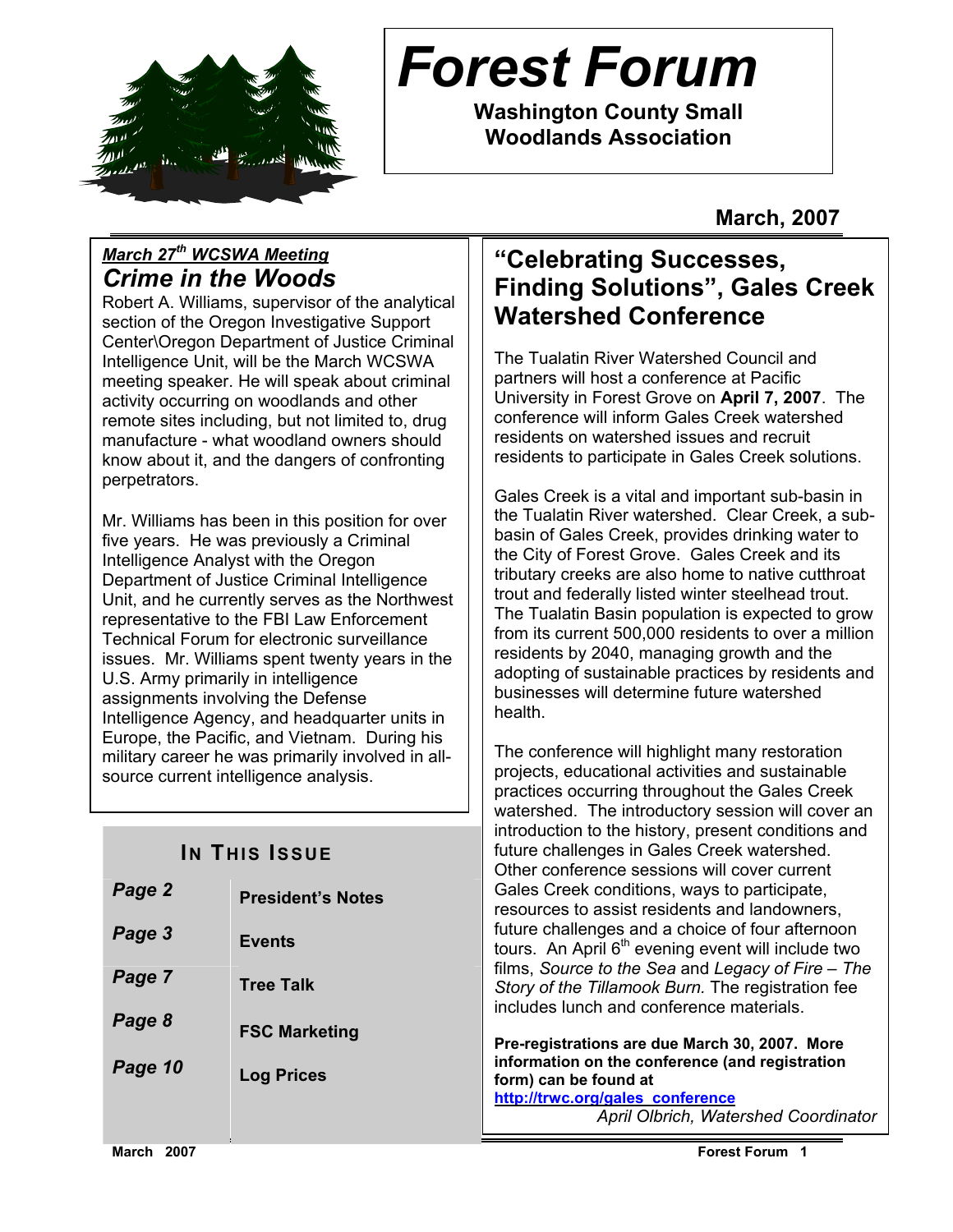# **Notes from the President** by Dallas Boge

It is March now and planting season should be about ready to give way to Spring. I for one am ready for a little warmer and sunnier weather. Here in Gales Creek St. Patrick's day signals the rearrival of our resident humming birds and the time to spray herbicides on the Christmas trees and the newer forestry replanting. In our climate, the grasses and other annual competition is about at the right stage of growth to be highly susceptible to the application of the various herbicides we use. Please be careful and respectful in your use of herbicides and remember that as of January 1, PURS is in effect again.

Next month is the annual state level meeting of OSWA. If you haven't attended in the past, why not try to attend this year. The meetings and field trips will inspire you to do more around the forest and inform you by example what other people do. We tend to get tunnel vision if we don't get around seeing what others do.

The Master Woodland Manager class still has a few vacancies. This is a once in a decade chance to get this training in Washington County. There is an 80 hour service commitment after class. This is a great opportunity to support the fellow tree farmers who may not be as experienced.

Local log prices are looking better, maybe this will be a good year for timber yet. That's all for now.

Dallas

### *Canadian Forests Reach Milestone in Certification*

In January 2002, members of the Forest Products Association of Canada (FPAC) committed to having all of their lands certified to one of three internationally recognized sustainable forest management certification standards in Canada: the Canadian Standards Association (CSA), Forest Stewardship Council (FSC), and the Sustainable Forestry Initiative (SFI). Recently, FPAC announced that it has achieved its goal and that all of forestlands under the January 2002 FPAC commitment have been certified.

More than 40 percent of the world's certified forests are found in Canada, making it the largest source of certified forest products in the world.

#### **Starker Lecture Series Continues; Next Lecture March 15th**

The annual Starker Lecture series began on February  $15<sup>th</sup>$ . Three more lectures follow, with the next one on March 15<sup>th</sup>. The series is held on the campus of the Oregon State University College of Forestry in Corvallis. The time and location of each lecture can be obtained from the following website: www.cof.orst.edu/starkerlectures. The Starker Lectures are free to the public.

#### *March 15th - 100 Years of Forestry in the Pacific Northwest: A Critical Look Backward, and a Fresh Look Forward*

*April 5th – Preparing Resource Professionals for an Uncertain World* 

*May 3rd – Science and the Sustainability Transition* 

 $\overline{a}$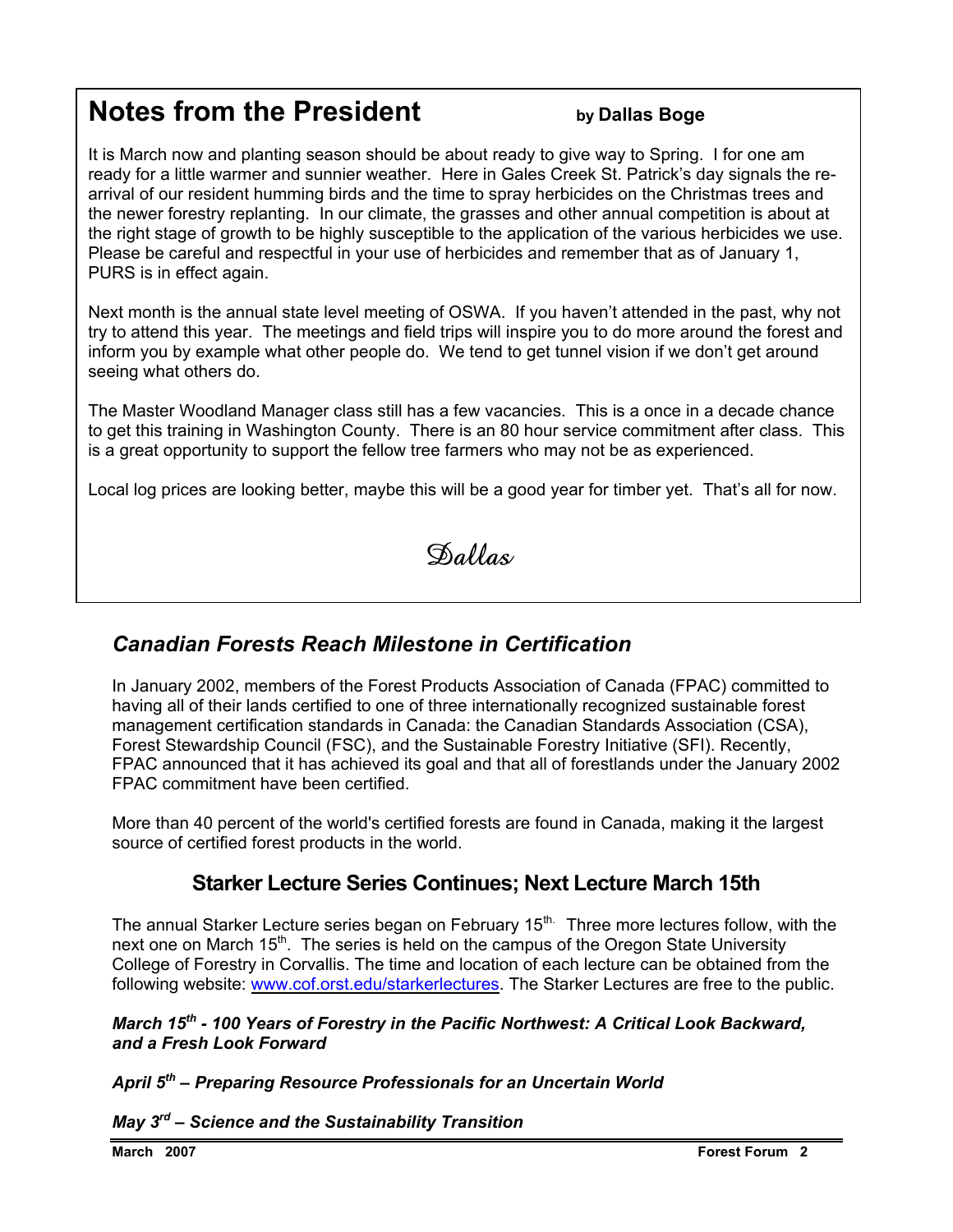#### **WCSWA Leadership**

 **President – Dallas Boge; 503-357-7688 Vice-President** – **Mel Mortensen**; 503-647-0804 **Secretary-Treasurer – Bob Shumaker**; 503-324-7825 Board of Directors: Dick Courter; 503-297-1660 Art Dummer; 503-357-4258 Mel Mortensen; 503- 647-0804 Tom Nygren, 503-628-5472 Neil Schroeder; 503-628-2344 Wendell Walker, 503-353-0328  **Legislative Committee Chair:**  Ron Larson; 503-775-3223

**WCSWA Website** 

www.homestead.com/WashCntyOSWA/ **Website Manager: Kathy Scott** Contact Tom Nygren for web postings and information.

**Forest Forum Newsletter Editor:** Tom Nygren 503-628-5472 e-mail: tnygren@juno.com

#### **The Tree Farm Tradin' Post**

 *for tools, equipment, property, or materials? You can place a free advertisement in Forest Forum. A free service to our members: List tree farm items/land to buy, sell, or trade. Contact Tom Nygren, 503-628-5472. Got a tool or piece of equipment you don't need any more? Or maybe you are looking Another way for tree farmers to help each other! (3 month limit)* 

**For Sale:** Noble Fir seedlings (2-0, 2-1, and 2-2). Contact Dave Logan at 503-789-8869

**For Sale:** Portable sawmill - custom, horizontal band mill. Good working order. \$3,400 OBO. Contact Peter Hayes 503-241-6479

**Wanted:** Used Farmi - or Farmi-style, logging winch. Contact Peter Hayes, 503-241-6479

### **Event Calendar**

| <b>March</b> | 24 Tree School – Clackamas County (registration full)<br>27 WCSWA Monthly Meeting Robert Williams, Oregon Department of Justice. 7:00 p.m.<br>OSU Extension Office, Capital Center, 185 <sup>th</sup> and Walker Road, Beaverton                                                                                                                                                                                                                                                                                                                                                                                                                               |
|--------------|----------------------------------------------------------------------------------------------------------------------------------------------------------------------------------------------------------------------------------------------------------------------------------------------------------------------------------------------------------------------------------------------------------------------------------------------------------------------------------------------------------------------------------------------------------------------------------------------------------------------------------------------------------------|
| April        | Gales Creek Conference - A Look at the Past, the Present, and the Future -<br>6-7<br>Details are available in the March Forest Forum<br>14-15 "How To Inventory and Monitor Small Woodlands", Miller's Tree Farm, Olympia,<br>WA. Sponsored by Northwest Natural Resource Group. Full program and registration at<br>www.nnrg.org/news/news.php.<br>24 WCSWA Monthly Meeting - Jim Johnson, OSU Forestry Extension Leader. 7:00 p.m.<br>OSU Extension Office, Capital Center, 185 <sup>th</sup> and Walker Road, Beaverton<br>26-27 - OSWA Annual Meeting held in conjunction with:<br>27-28 2 <sup>nd</sup> Family Forestland Owner Conference, Corvallis, OR |
| May          | 3-6 The Game of Logging, Level 1-4. Pack Forest, Eatonville, WA. Precision tree felling<br>and chainsaw safety. Program and registration at www.nnrg.org/news/news.php.<br>22 WCSWA Monthly Meeting Monthly - Magness Tree Farm Potluck                                                                                                                                                                                                                                                                                                                                                                                                                        |
| June         | 22-23 Pacific Northwest Christmas Tree Association Summer Meeting and Tour<br>Embassy Suites, Portland Airport. Contact PNWCTA at 503.364.2942 for information                                                                                                                                                                                                                                                                                                                                                                                                                                                                                                 |
| July         | 28 WCSWA Tree Farmer of the Year tour, at the Dirk and Liz Jacobs tree farm, in the<br>Gales Creek area. Details will follow in later issues.                                                                                                                                                                                                                                                                                                                                                                                                                                                                                                                  |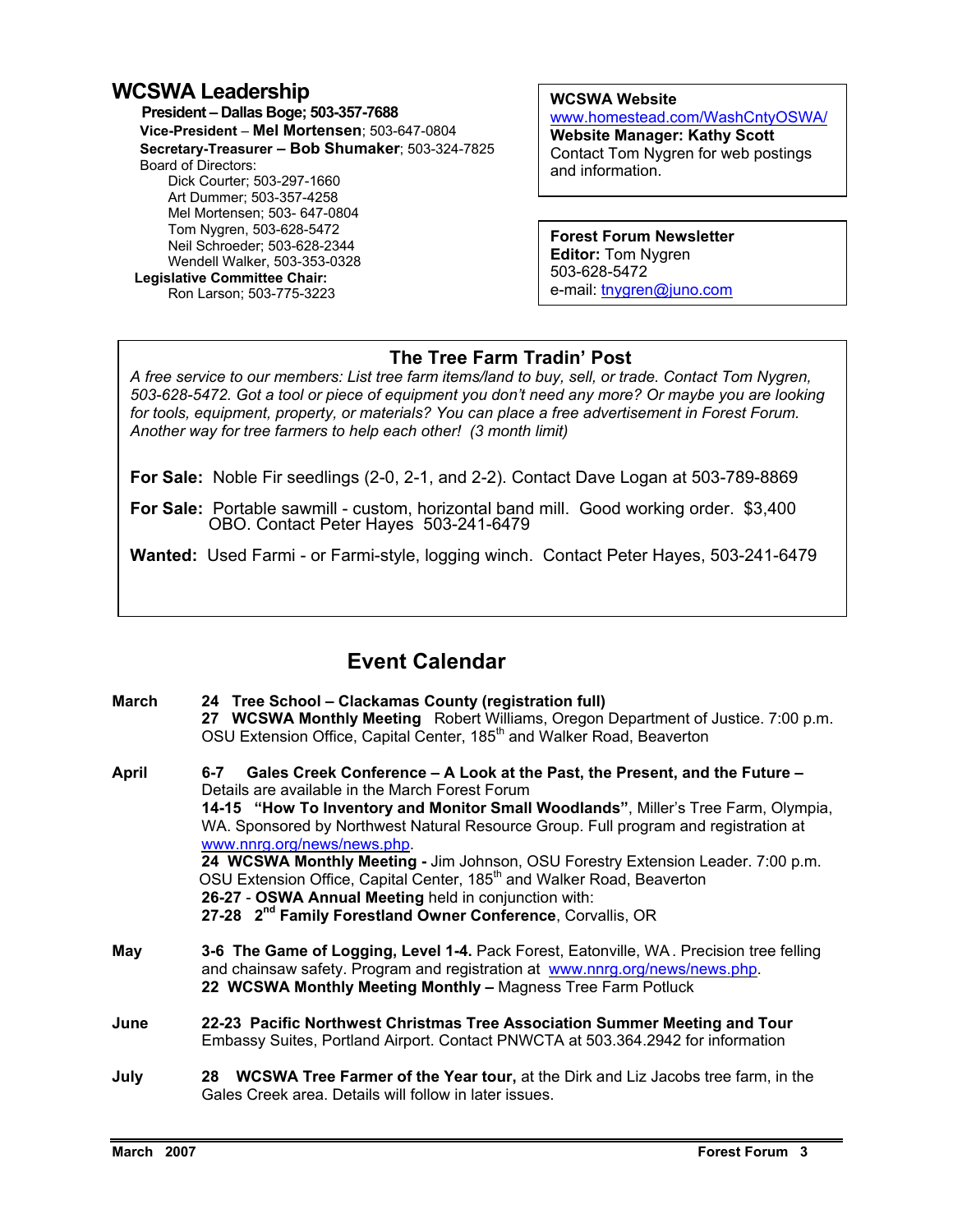**Oregon Chain ad**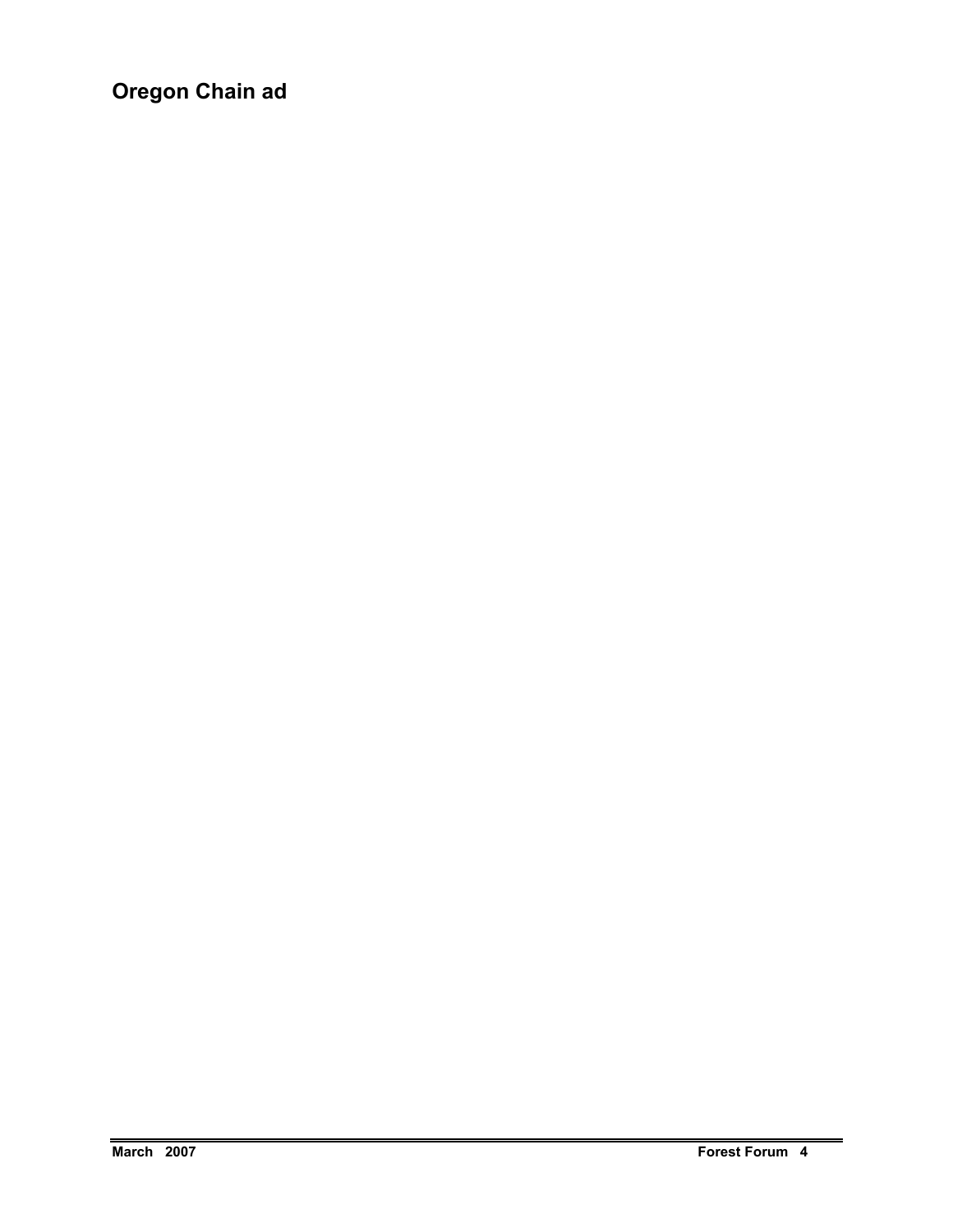### *The Rest of the Story…*

*In the February Forest Forum, construction of a concrete slab bridge to replace culverts was featured. The work was done by Steve Bateman, with help from David Bateman, April Olbrich of the Tualatin River Watershed Council, Bernadette Graham-Hudson of the Oregon Fish and Wildlife Department,*  and others. Unfortunately, in final editing, the last three paragraphs of the article were dropped in error. *Under the heading of "better late than never", here they are with apologies to all.* 

The work began in late July when the concrete slabs were delivered to the site.

Dave Bateman, Steve's cousin and a surveyor, participated in surveying the bridge location and helped build the forms. Paul Johnson and Bernadette Graham-Hudson were on-site working with the Bateman cousins starting in August. Prior to the culvert removal, Graham-Hudson isolated the work area by re-routing the stream through a temporary culvert. Nets were placed around the work area to prevent fish from entering the work site and fish were removed from the project area by electrofishing. Twenty-two cutthroat trout were removed and relocated out of the impact area.

In mid-September, Doug Ranes, NW Thinning Systems, owner of a large track log loader was hired to place the three bridge slabs on the bridge footings. The two large machines worked in tandem to align the slabs once placed on the footings. The work finished up in September with the bridge guardrails to be installed by Bateman this coming spring. Bateman will also be planting trees in February near the bridge crossing. A fish survey will be conducted in 2007 and future years to determine the success of both projects.

All those participating were pleased. The partners hope to tackle other upstream crossings in the future.

*Story by April Olbrich. Tualatin River Watershed Council Photos by Paul Johnson, Northwest Steelheaders* 

### **Advertising Opportunity:**

**The Forest Forum is a monthly newsletter sent out to over 250 members and friends of WCSWA. Advertisers receive free newsletters for the duration of their ads.** 

#### **ADVERTISING RATES (PRICE INCLUDES TYPESETTING & AD PREP)**

**YES!** I want to advertise in the WCSWA Forest Forum. Ad size:

Enclosed is a check or money order for: 1 issue 4 issues 21 issues

| Company        |  |
|----------------|--|
| Contact        |  |
| Address        |  |
| City/State/Zip |  |
| Phone          |  |
| Fax            |  |
|                |  |

Please send this form, ad copy, logos, photos, etc. to:

**Dallas Boge, 10735 NW Thornburg Rd, Gales Creek, OR 97117** 

**Thank you for supporting Washington County Small Woodlands Association!** 

|                    |       |        | 12     |
|--------------------|-------|--------|--------|
|                    | issue | issues | issues |
| 1/12               | \$15  | \$30   | \$75   |
| page               |       |        |        |
| $1/6$ page         | 25    | 50     | 125    |
| 1⁄4 page           | 35    | 70     | 175    |
| 1/3 page           | 45    | 90     | 225    |
| $\frac{1}{2}$ page | 65    | 130    | 325    |
| $2/3$ page         | 86    | 170    | 425    |
| Full               | 125   | 250    | 625    |
| page               |       |        |        |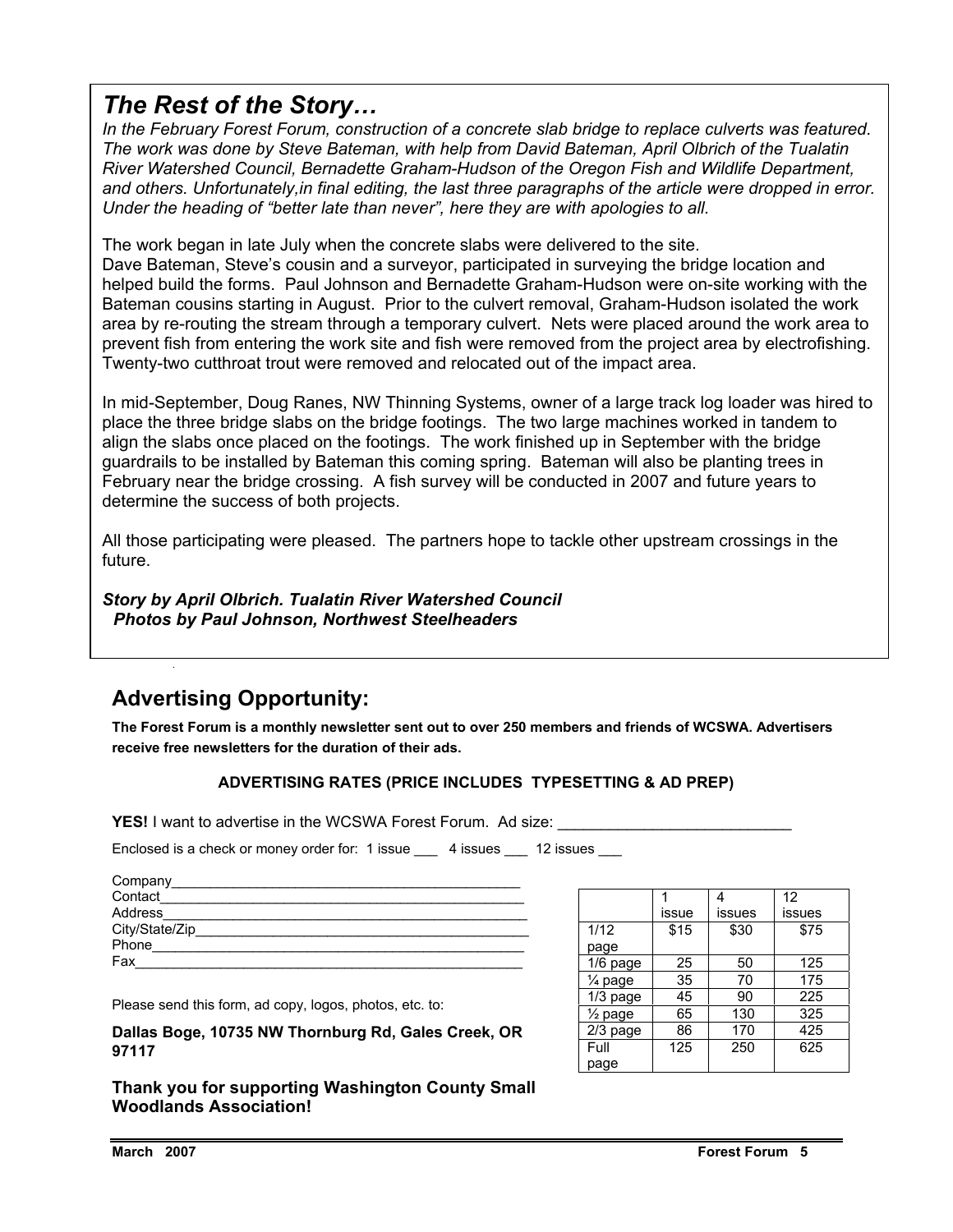**Shindaiwa Ad**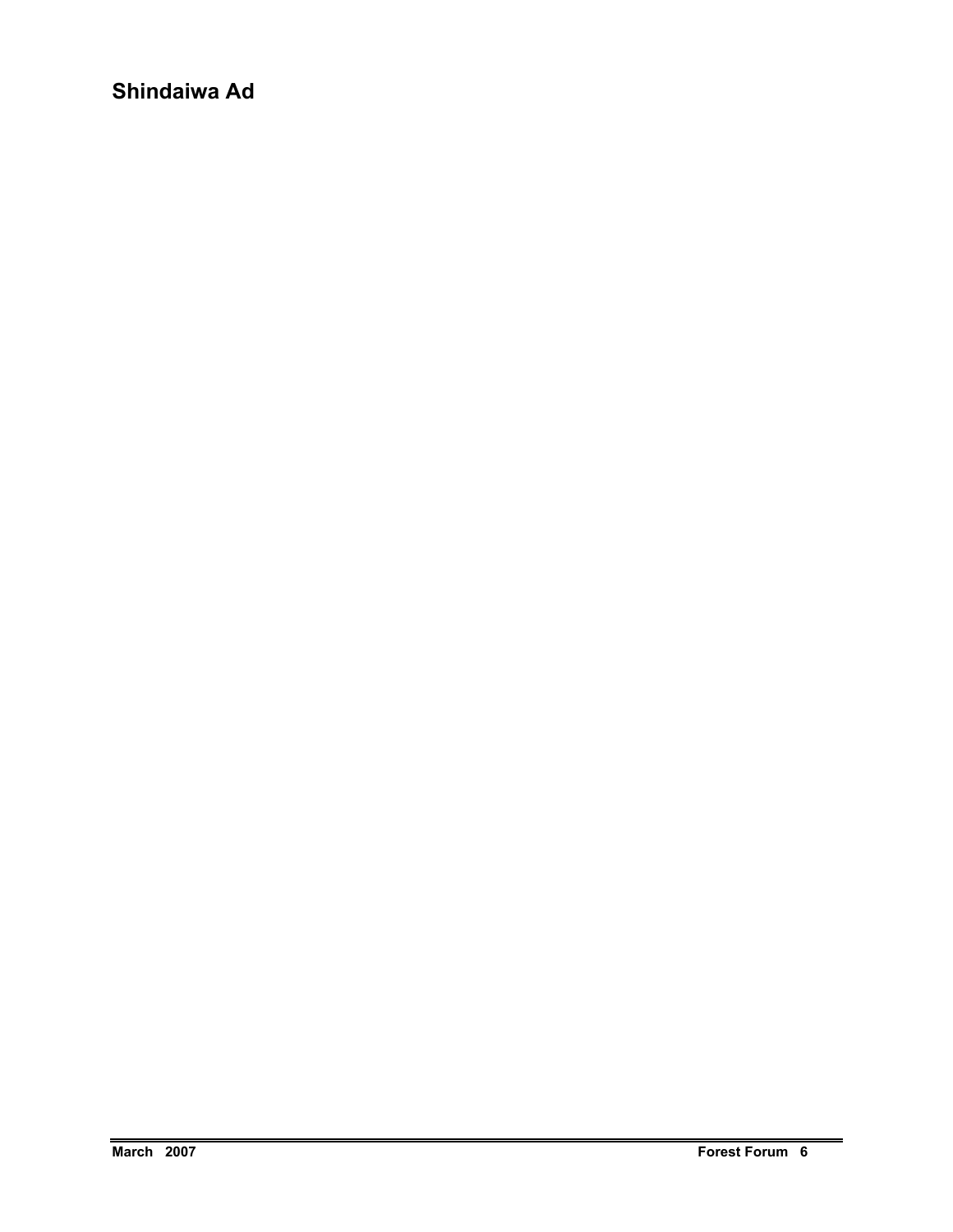#### *"STEWARDSHIP CONTRACTING – a Bold Step in the Right Direction"*

 It's always great to read encouraging news, and I'm happy to share with you excerpts from the Rocky Mountain Elk Foundation's "Bugle" magazine article by Greg Lemon in their March-April 2007 issue. We're aware of the causes of the poor state of many forest lands today, especially public land: Fire suppression causing overcrowding, insect infestation, earlier logging practices, noxious weeds, court cases slowing or derailing forest management projects.

 "But a real change for the better is in the wind for how federal lands are managed. For decades, when the U.S. Forest Service and Bureau of Land Management (BLM) conducted a timber sale, the value of the merchantable timber went to the federal treasury. In 2003, though, the agencies convinced Congress to add habitat improvement toolboxes, after 4 years of successful pilot projects. The main idea of these contracts and agreements is to take the value of local timber and instead invest it in local habitat stewardship.

 The most effective means of accomplishing this is by combining logging and restoration on the same landscape at the same time – with a goal of leaving the forest healthier than it was, while employing local workers and delivering logs to the mills."

 Because these "Stewardship Contracts" incorporate all aspects of active forest management, they are gaining support from conservation groups, the timber industry and federal agencies alike. This is the second time I've heard the catch-phrase "concentrate on what's left in the forest, not what's taken out" as the focus of stewardship, and it makes a lot of sense.

 On December 15, 2006, the Elk Foundation signed landmark agreements with the Forest Service and BLM to do the first ever landscape-level forest management in two large areas. Successful smaller projects paved the way, but with so many acres needing improvement, these landscape projects point the way to measurable success.

 Rocky Mountain Elk Foundation and the agencies work in partnership on the projects. The Elk Foundation will contract with partners to complete the restoration work and receipts from harvested trees will pay for the work. In this way conservation concerns are at the forefront and the importance of getting merchantable timber from the land is also acknowledged. The Forest Service or BLM ultimately decides what will be done and where, but ideally it is done as a partnership with the agency, the contractor and the timber company planning together.

 The first project is on BLM land near Pinedale, Wyoming. Decades of fire suppression allowed conifers to push their way into former pure aspen stands forcing elk to move elsewhere, making a pest of themselves on nearby ranches. Aspen stands provide year-round habitat and landscape level improvement was needed. The Elk Foundation will be the primary contractor on 9,000 acres of aspen regeneration spread out across 174,000 acres of elk country. Over the next 10 years, they will contract for removing conifers, thinning aspen and burning the stands to stimulate growth. The BLM maintains oversight authority.

 The plan is to take the proceeds of the forest products removed from the site and use them to complete the aspen restoration and habitat enhancements. RMEF will also seek additional grant funds.

 The second ambitious agreement is on the Seeley Lake Ranger District of Montana's Lolo National Forest – a key migration corridor for elk and mule deer between summer and winter range. Historically the land was open ponderosa pine savanna and western larch stands. Fire suppression here as well allowed Douglas fir to clog the understory and choke out important forbs, and elk, deer and other animals lost habitat. This 10 year contract on 85,000 acres includes logging, thinning, road restoration, noxious weed treatments and seeding.

 Both of these scenarios offer a triple win situation: the Forest Service or BLM is able to help restore the forest, the Elk Foundation is protecting and enhancing wildlife habitat, and lumber mills get merchantable lumber. It makes great sense to use the value of timber coming off restoration areas to fund the restoration work. The Elk Foundation plans to continue to find opportunities for these kinds of contracts on public and private land. I believe The Nature Conservancy is also involved in Stewardship Contracts, although I don't have specifics for this article. I applaud the partnerships, especially looking at landscape level projects, and look forward to The Bugle updates on their projects.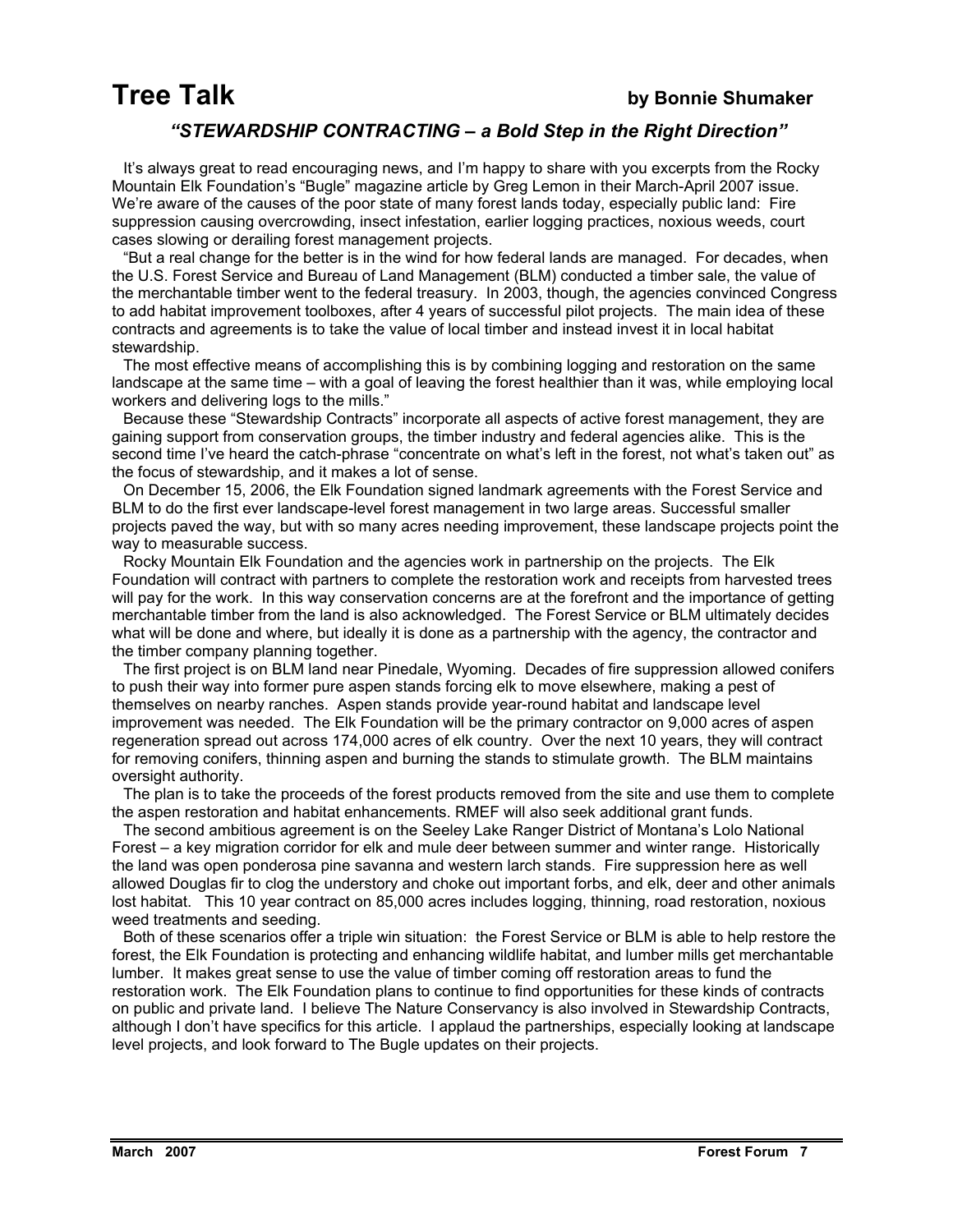*Rural Property Investments* **Regional Rural Property Specialists**   *Investments • Acquisitions • Exchanges • Sales A TIMBERNET COMPANY*  **Direct Inquiries To: James M. Worl,** *Broker\** 4500 SW Kruse Way, Suite 100 Lake Oswego, OR 97035 **Jeff Campbell,** *Broker*\* Office 503-744-3220 Mobile 503-957-7025FAX 503-744-3221  **Gerald Hiebert,** *Broker* Mobile 503-781-5735 Mobile 503-551-5300 Home 503-587-0107 **\*** *Licensed brokers in both Oregon and Washington**Please visit our website***:** www.ruralpropertyinvestments.com

#### **FORESTLAND OWNERS BUILD NEW BRIDGES TO LOCAL MARKET**

*Partners help to connect the chain for certified lumber from the forest to the framing (News Release – Trout Mountain Forestry and Ecotrust, February 16, 2007)* 

 Green-certified forest landowners in Oregon are taking an unprecedented step to connect with the growing demand for certified lumber. Using sustainable harvest practices and focusing on local market connections, the project will bring more than half a million board feet of lumber directly into the local market.

Four landowners from northwest Oregon are selectively harvesting 60 truckloads of logs – enough lumber for approximately 60 new homes. The wood will be custom cut under contract by Hambleton Lumber, a family-owned sawmill in Washougal, Washington, on the banks of the Columbia River. The certification of forestry practices by the international Forest Stewardship Council (FSC) differentiates the wood from the usual 2x4s.

"There is a strong demand for FSC-certified lumber, and we are creating a new model to provide Oregon-grown lumber to the builders, lumberyards, and consumers that are asking for the FSC label," explains Scott Zimmerman, a Portland-based lumber veteran who is selling the lumber into the growing market for local green building products. "By purchasing FSC lumber, consumers express their support for forestry practices that do a better job of protecting our air and water, including storing more carbon to fight global warming," says Zimmerman.

The landowners are members of a network of FSC-certified forestlands administered by Trout Mountain Forestry, a group of consulting foresters based in Portland and Corvallis. Trout Mountain Forestry's Scott Ferguson was the first consulting forester in the Pacific Northwest to achieve Forest Stewardship Council certification in 1997. "It is very satisfying to help a group of long-term land stewards get recognized for their commitment to a strong conservation-based forestry approach," Ferguson said.

FSC certification requires strict environmental protection measures, including limitations on clearcuts, wide stream protection zones, restrictions on chemical use, and wildlife habitat protection measures that surpass Oregon's state standards. Because FSC-certified forests are grown to an older average age than intensively managed forests, more carbon is sequestered and stored in the trees, which helps combat global warming. As an added benefit, this older timber contains higher quality wood that produces more value-added products.

*See "Certified lumber", page 9*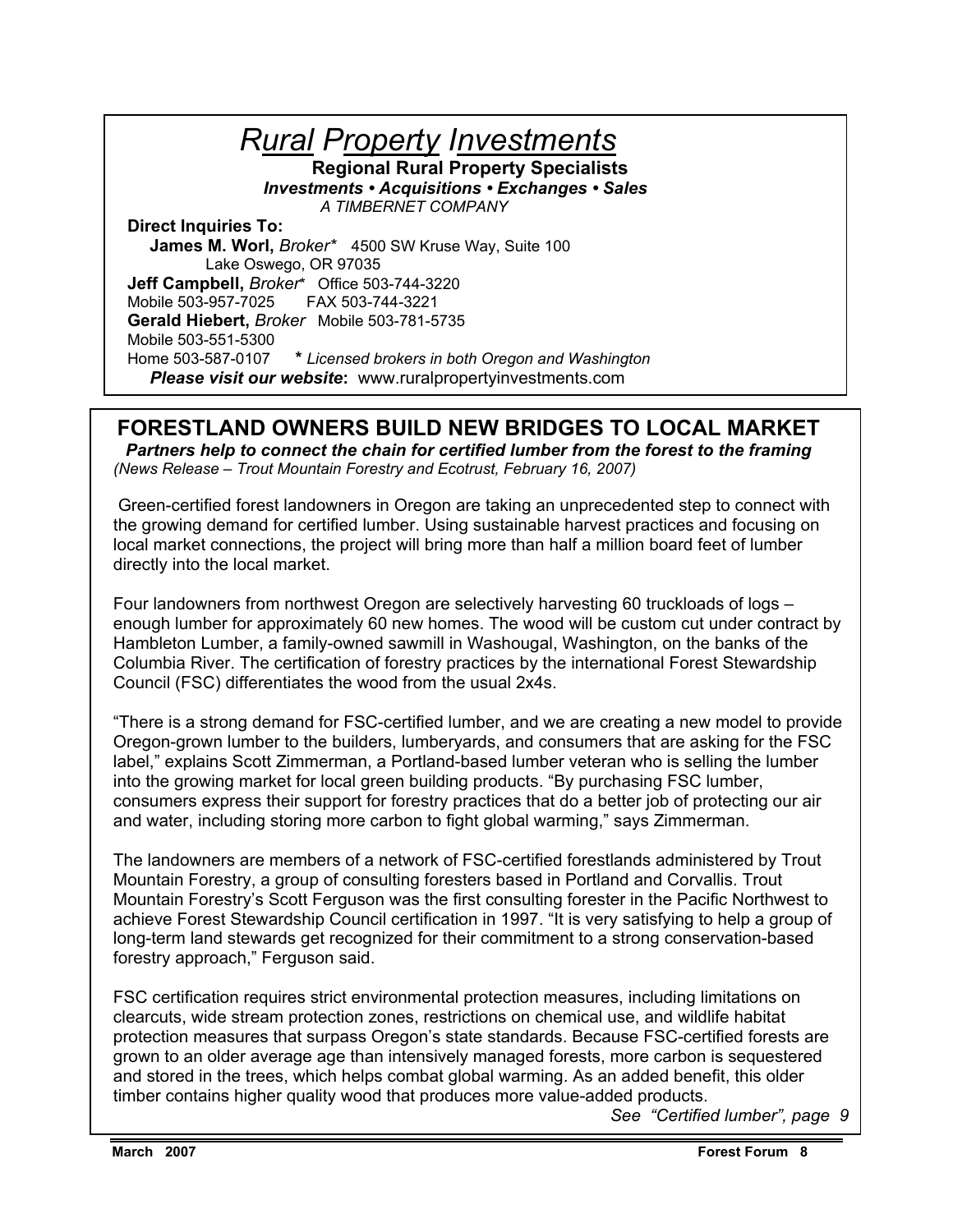#### *"Certified lumber", continued from page 8*

"This project is expanding the range of green building products available in our region," said Kent Goodyear, Director of Forestry Market Connections for Ecotrust. "We've seen small quantities of FSC beams and lumber before, but this project brings a significant volume of logs to a large sawmill. The result will be more competitive pricing and better product availability," according to Goodyear.

FSC customers include Oregon Canadian, a value-added manufacturer and distributor of Douglas-fir lumber based in North Plains. Oregon Canadian has received FSC certification for chain-of-custody, ensuring integrity in the manufacturing and distribution process.

Lumber is also being sold to Voss Framing, an Oregon City company that frames for several large builders including Renaissance Homes of Lake Oswego, a leading "green" home builder. This lumber will go directly into homes built and marketed based on their green attributes. In addition, FSC certified lumber from this project will be available at several FSC certified retail lumber yards throughout the West Coast including Fairfax Lumber in Fairfax, CA, Hayward Lumber in Salinas, CA, and Withers Lumber of Woodburn, OR, which is in the process of achieving FSC certification.

*(Editor's note: some of the wood being marketed in this project is from WCSWA members)* 

#### *Additional information from a Capital Press article, February 23, 2007, by Mateusz Perkowski*

- *Among green building professionals, more than two-thirds said using FSC certified lumber was a goal in their construction projects*
- *Nearly half of the professionals surveyed failed to source FSC products due to availability, cost, and a lack of education among project team members*
- *The green building industry has been growing by 20-30 percent in the last two years*

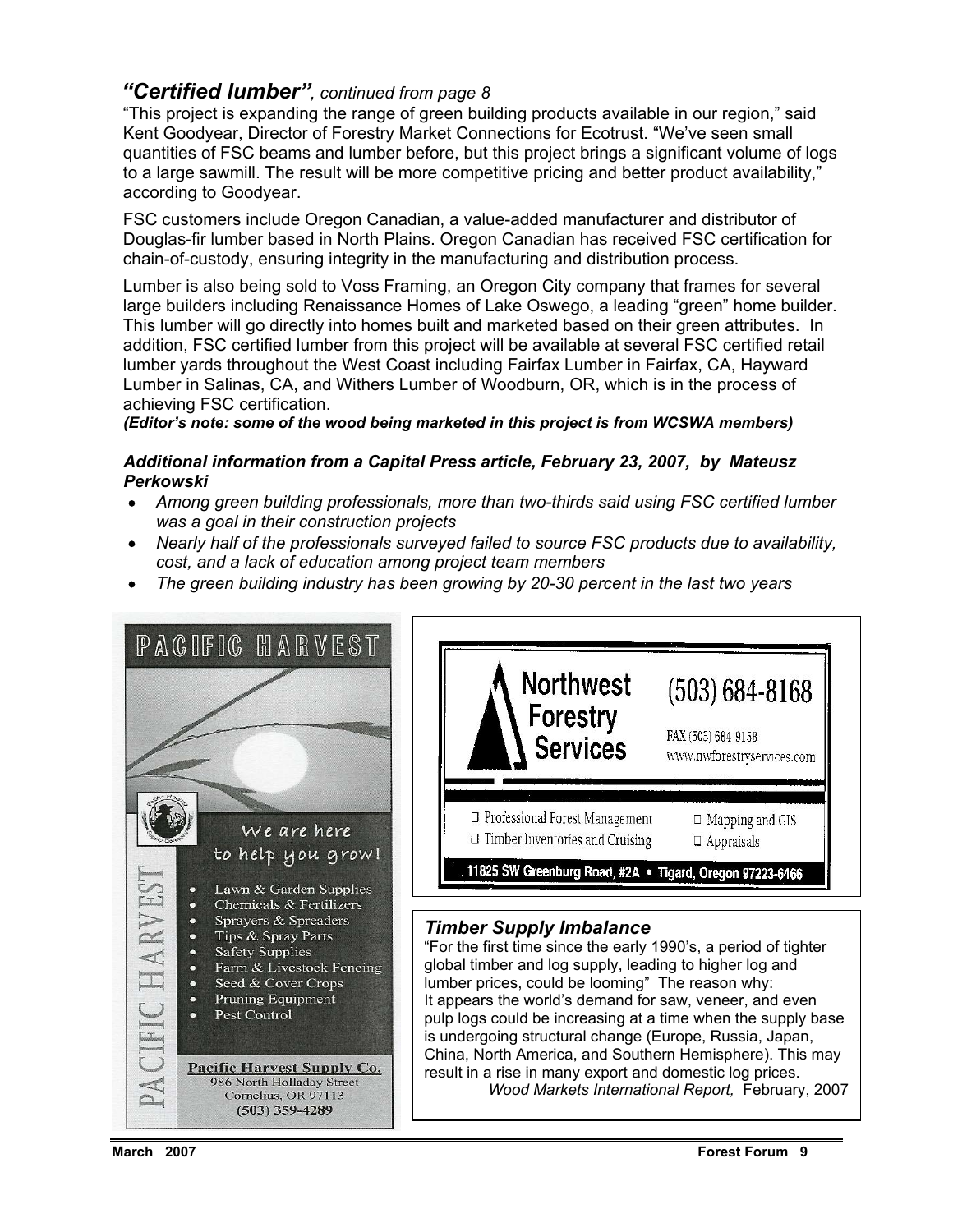

## *3nd Qtr Log Prices – NW Oregon and Willamette*

 *(Oregon Dept. of Forestry) Douglas-fir: 2 Saw \$540/mbf 3 Saw 490 (5-7") 465 (8-11") 510 4 Saw 465 Western red cedar: 2 Saw \$ 960\* 3 Saw 960\* 4 Saw 960\* Wormy 350\* Red alder: 2 Saw (12"+) \$755\* 3 Saw (10-11") 640\* 4 Saw (8-9") Pulp/Utility 380\* \* based on 5 0r less quotes* 

#### *Timber Tidbit*

*Over the last ten years, 769 million board feet of timber has been harvested from State land in Washington and Tillamook counties. The revenue distributed to the counties was \$132 million dollars (Tillamook - \$88.7 million, and Washington - \$43.3 million)* 



 A **reminder** about farm/ranch insurance.

 A **roll up your sleeves** reminder.

**Whether you're on a 15,000-acre ranch or a small hobby farm,** your insurance should work as hard as you do. Call today for a free, no-obligation look at getting it all covered home, buildings, livestock, machinery and liability. So you can check it off your list, and off your mind.



**Larry Thompson Agency, Inc.**  15455 NW Greenbrier Parkway Beaverton, OR 97006 (503) 924-2200 Bus (503) 924-2202 Fax



Ail your protection under one roof

⋒

American Family Mutual Insurance Company and its Subsidiaries *Home Office – Madison, WI 53783*  www.amfam.com © 2006 002059 – 1/06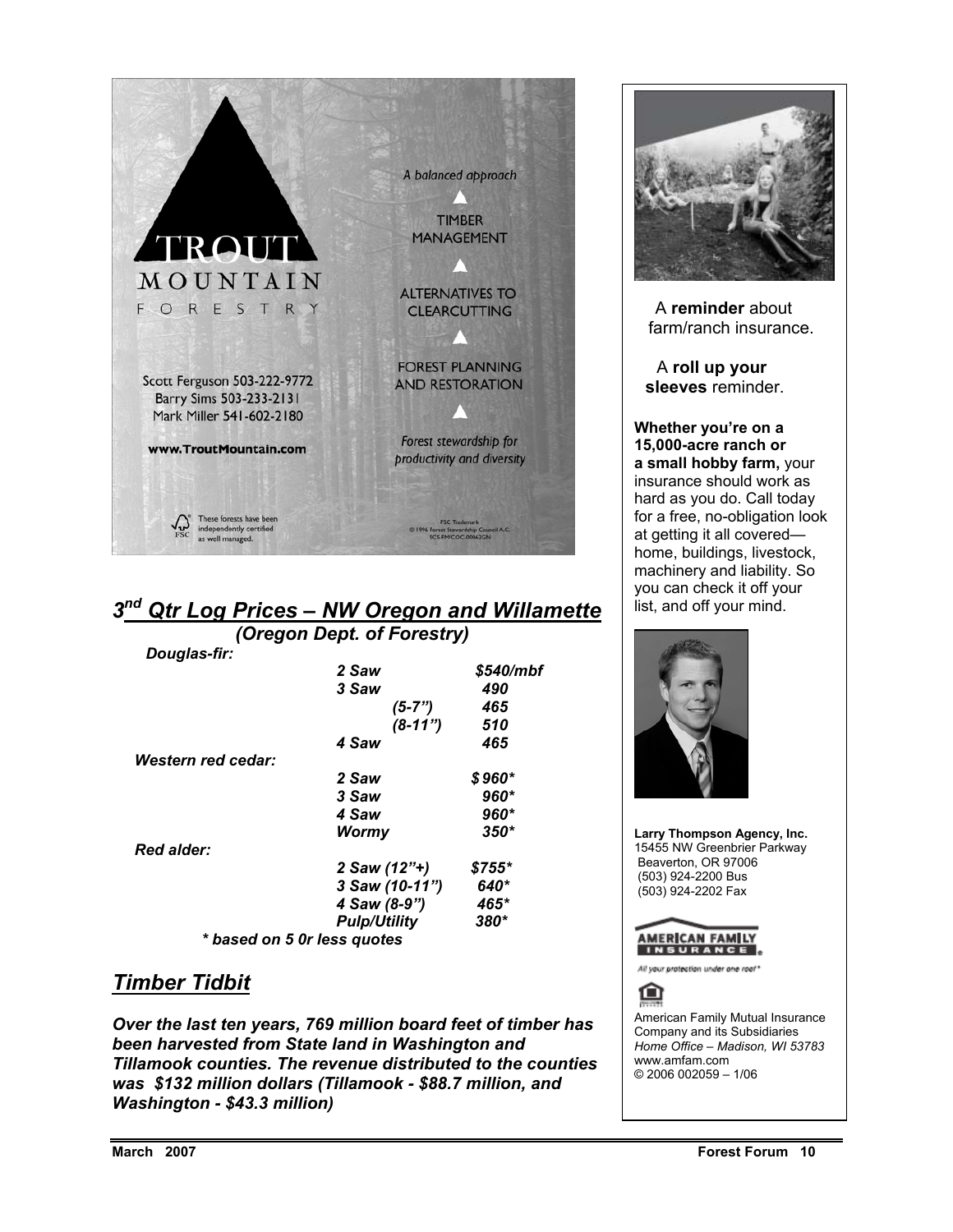**Land Surveying Planning Engineering Water Rights Forestry** 



 Tel. (503) 357-5717 FAX (503) 357-5698 3012-A Pacific Ave. Forest Grove

Serving small timberland owners in Oregon since 1968 Timber Sale Management - Timber Cruising and Appraisal – Land Use Planning For Rural Parcels – Fish presence/Absence Surveys. **We are proud of our client relationships and would enjoy the opportunity to provide you with quality service.** 





#### **Cautions on Bio-Energy**

While interest in bio-energy grows, a recent OSU study suggests that the "net energy" of bio-fuel is expensive, when all costs of production are considered.

For example, corn based ethanol nets only 20 percent of its energy, and canola nets 69 percent, after energy costs of production are accounted for. Wood cellulose does much better, netting 84 percent of its energy. Bio-fuel can play an important role, but what is best for Oregon needs to be based on well-researched, long-term, economically sustainable bio-based energy systems. *From a study by the OSU College of* 

*Agricultural Sciences* 

Save time and money on your next land clearing project by calling Brush Tigers, Inc. We can clear one acre of heavy brush and small trees or up to four acres of light brush in a single day leaving virtually nothing to haul away!

- Land/Lot Clearing
- Fire Breaks
- Maintenance of Fire and Logging Roads

### **BRUSH TIGERS, INC.** THE ULTIMATE IN LAND CLEARING! 503-313-2599

**VISIT OUR WEBSITE TODAY AT:** WWW.BRUSHTIGERS.COM Or email us to receive an information packet EMAIL: BRUSHTIGERS@COMCAST.NET **CCB 162482** 

### **Forest Resource Trust Changes**

The Forest Resource Trust is a stand establishment program which compensates family forest landowners up to 100 percent of the cost of planting and maintaining tree seedlings to convert marginal agricultural, pasture, range, or brush land back to healthy, productive forestland. The Oregon Board of Forestry recently changed the rules governing the Trust, to make the program more palatable to family forestland owners. Changes adopted were:

- eliminating lien requirements which were placed on lands in the program
- capping interest rates on funds provided
- converting from compound to simple interest for funds
- eliminating the revenue-sharing "grow-out" option (where future harvest revenues from stand establishment are shared with the State).

The changes were made because the previous rules were too complex and created unnecessary uncertainty, creating a barrier to family forest landowner participation.